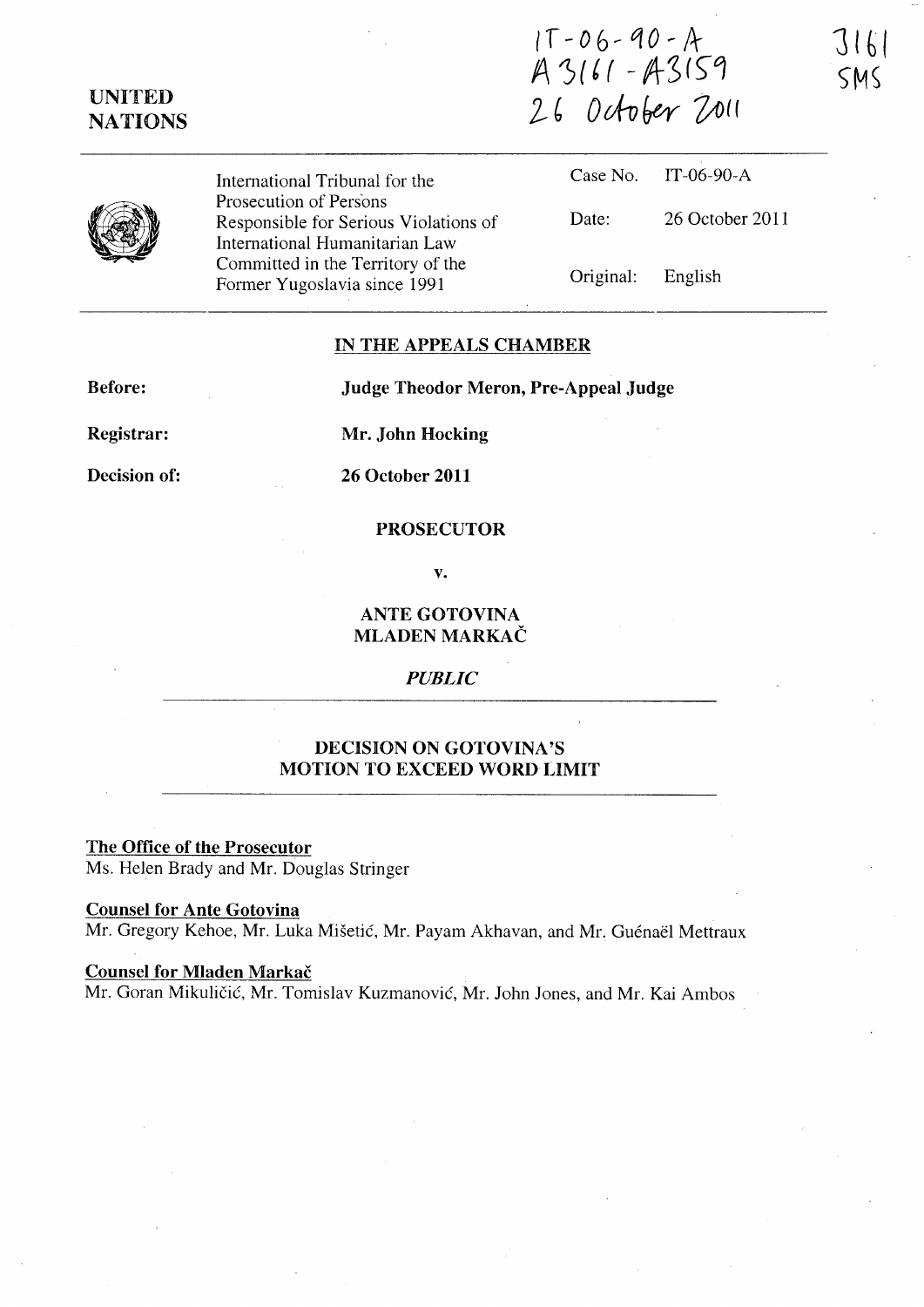l, THEODOR MERON, Judge of the Appeals Chamber of the International Tribunal for the Prosecution of Persons Responsible for Serious Violations of International Humanitarian Law Committed in the Territory of the Former Yugoslavia since 1991 ("Tribunal"), and Pre-Appeal Judge in this case, $<sup>1</sup>$ </sup>

BEING SEISED OF the "Motion for Leave to Exceed Word Limit" filed by Ante Gotovina ("Gotovina") on 26 October 2011 ("Motion"), wherein Gotovina, *inter alia:* states that he wishes to request admission of additional evidence, including 25 distinct exhibits, under Rule 115 of the Rules of Procedure and Evidence ("Rules"); explains that rather than filing three separate motions requesting admission of additional evidence, he wishes to combine his request into a single motion for purposes of judicial economy; and, in this context, requests a 4,000 word extension to the word limit for Rule 115 motions established by the Tribunal;<sup>2</sup>

NO TING the "Prosecution Response to Gotovina's Motion to Exceed Word Limit" filed by the Office of the Prosecutor ("Prosecution") on 26 October 2011 ("Response"), wherein the Prosecution does not oppose the Motion, but requests that any extension to the word limit granted to Gotovina also be granted to the Prosecution;<sup>3</sup>

NOTING that according to the relevant practice direction, motions to present additional evidence in accordance with Rule 115 of the Rules are normally limited to 9,000 words, and that parties must seek authorization in advance before exceeding this limit, providing an explanation of the exceptional circumstances which impel their request;<sup>4</sup>

NOTING that the Appeals Chamber may, at its discretion, grant leave to exceed the word limit for Rule 115 motions even where circumstances are not exceptional, in order to facilitate expeditious appeals proceedings;<sup>5</sup>

CONSIDERING the need for judicial economy and the extensive scope of additional evidence Gotovina wishes to introduce are not exceptional circumstances, but that the unified approach suggested by the Motion would beneficially expedite appeals proceedings;

CONSIDERING that, in context, the Motion's request for an extension to the relevant word limit is justified;

<sup>&</sup>lt;sup>1</sup> Order Designating a Pre-Appeal Judge, 30 May 2011.

 $2$  Motion, paras 2-6, 8.

<sup>3</sup> Response, para. 2.

<sup>&</sup>lt;sup>4</sup> Practice Direction on the Length of Briefs and Motions, IT/184 Rev. 2, 16 September 2005, paras 5, 7.

<sup>&</sup>lt;sup>5</sup> See Prosecutor v. Momčilo Krajišnik, Case No. IT-00-39-A, Decision on Urgent Requests to Extend Word Limits, 18 July 2008, p. 2.